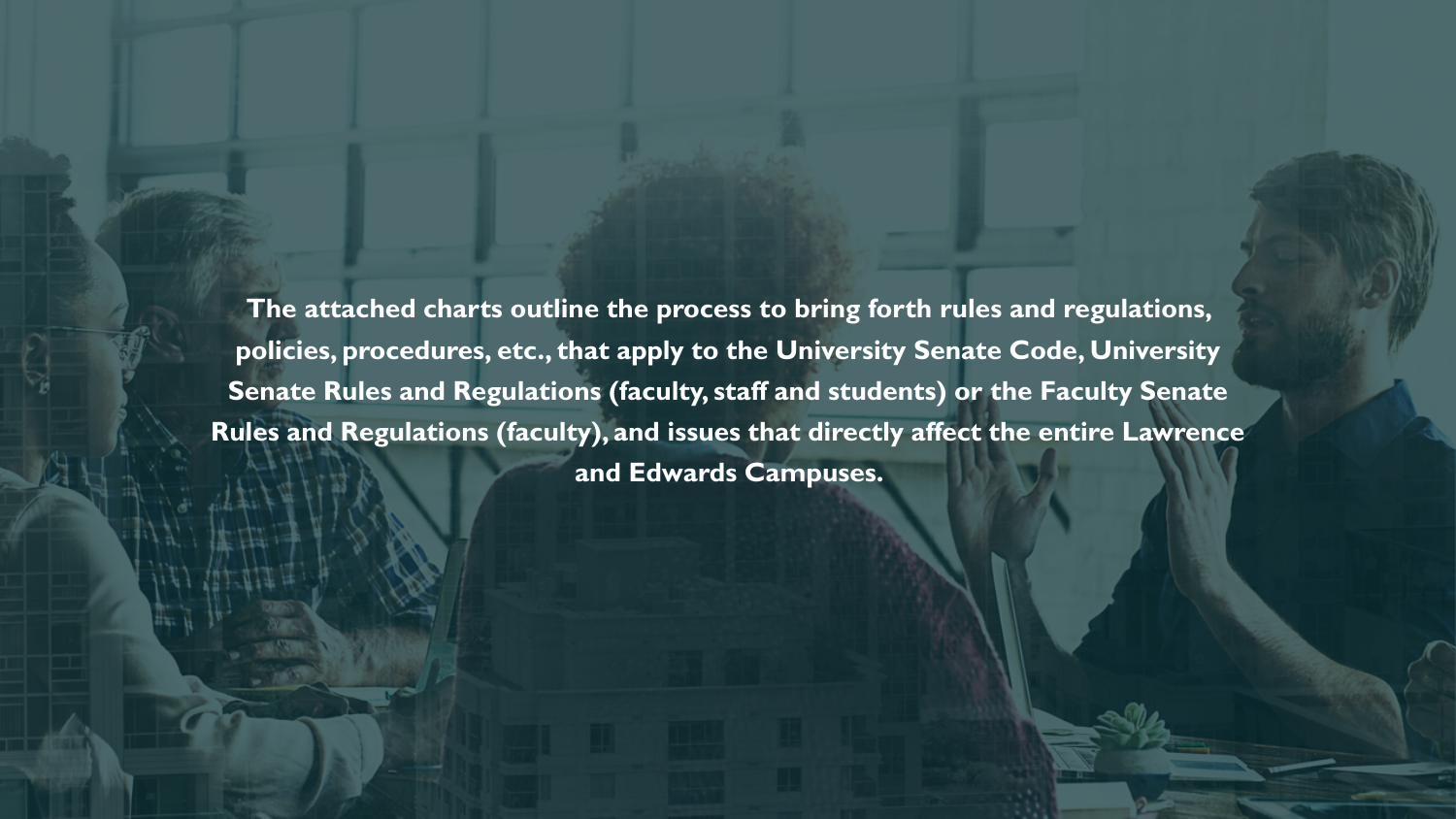Amendments to University Senate Code and University Senate Rules and Regulations.